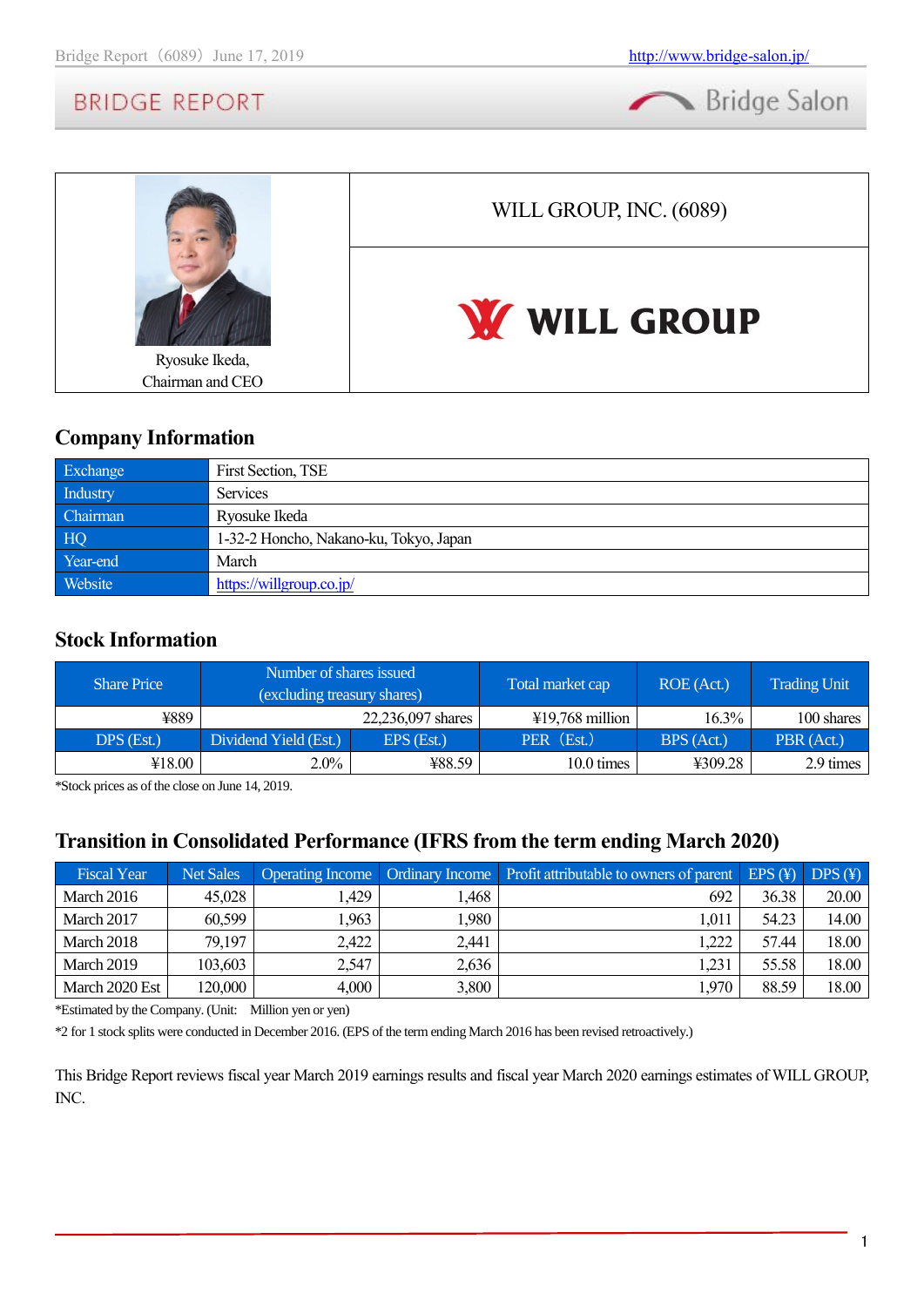

# **Contents**

Key Points 1. Company Overview 2. Fiscal Year March 2019 Earnings Results 3. Fiscal Year March 2020 Earnings Estimates 4. Conclusions <Reference: Regarding Corporate Governance>

# **Key Point**

- ⚫ **For the term ended March 2019, sales and operating profit grew 30.8% and 5.2%, respectively, year on year. While the 3 core businesses showed a 6% stable growth, the sales of the 3 businesses on which the company concentrates increased 74% year on year, and the new business, which will lead further growth, grew 3 times year on year. The company achieved sales of 100 billion yen, which is a goal for the final fiscal year (FY 3/2020) of the mid-term plan, one year earlier than expected, offsetting the expenses for improving the treatment of staff, investing in IT, and applying IFRS, and also strategic recruitment cost, etc. The company plans to pay a term-end dividend of 18 yen/share (payout ratio: 32.4%).**
- ⚫ **For the term ending March 2020, to which IFRS will be applied, sales revenue is estimated to be 120 billion yen (103.6 billion yen for the term ended March 2019, according to the Japanese accounting standard), and the company aims to achieve an operating profit of 4 billion yen (2.54 billion yen for the previous term), which is a mid-term goal. Sales and profit are projected to increase, mainly in the businesses of factory outsourcing, nursing care business support, overseas HR, and startup personnel support. Through the application of IFRS, the cessation of goodwill amortization, etc. will boost operating profit. The dividend is to be 18 yen/share, but the estimated payout ratio is 20.3%. In order to achieve a target total return ratio of 30%, the company is expected to increase the dividend or acquire treasury shares.**
- ⚫ **The final fiscal year of the mid-term management plan "Will Vision 2020" (FY 3/2017 to FY 3/2020) has begun. As the sales and operating profit in the term ended March 2016 before the start of the mid-term plan were 45 billion yen and 1.4 billion yen, respectively, sales and operating profit are expected to grow 2.7 times and 2.8 times, respectively, in the 4 years.As the core businesses have been growing, managerial strategies for sound sections that are still loss-making worked well, and the businesses of nursing care business support and overseas HR are becoming revenue pillars. In addition, the company has paved the way for hiring foreign workers earlier than competitors. The expansion of the market of foreign worker dispatch services and the shortage of manpower in Japan will continue. The company is expected to grow its business further even after the mid-term management plan "Will Vision 2020."**

# **1. Company Overview**

WILL GROUP, INC. is a holding company that provides HR services specialized at each category such as dispatching sales support staff, call center operators and manufacturing line staff primarily to food manufacturing, and supporting nursing facilities' personnel recruitment and temporary staffing. The main feature of the Company is the "hybrid placement service," by which permanent employees of Will Group work alongside temporary staff in the dispatched workplace. Will Group differentiates itself from its competitors by implementing its hands-on policy as it endeavors to develop new businesses to achieve the goal of ¥100 billion in sales.

There are 48 group companies (15 companies inside Japan and 33 companies outside Japan as of the end of March 2019), including Saint Media Inc., which deals with the outsourcing of sales and call center operation, CreativeBank Inc., which carries out sales promotion, FAJ, Inc., which offers services specializing in manufacturing, and overseas subsidiaries that offer staffing services mainly in Asia and Oceania.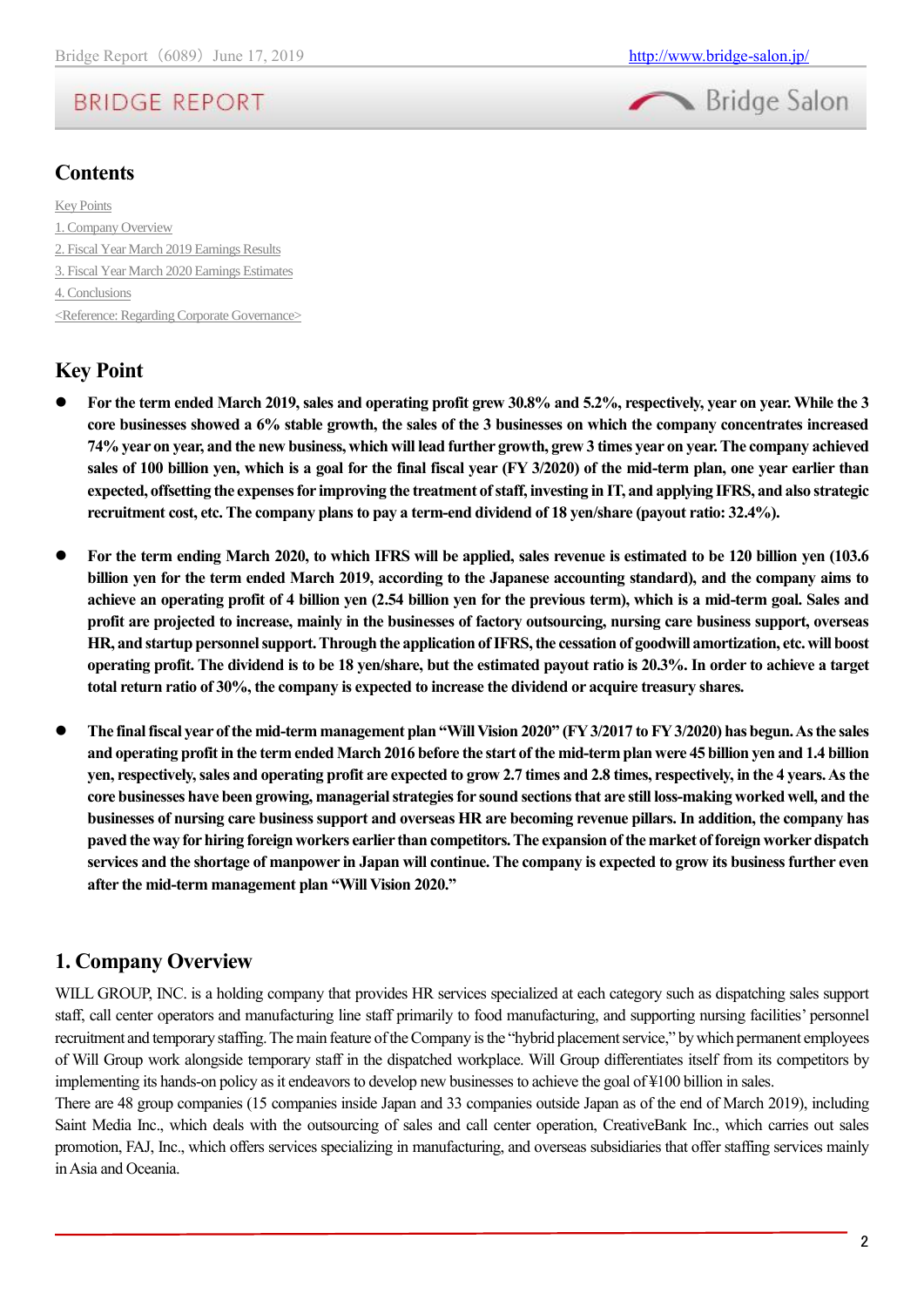

# 【**1-1. WILL Vision**】

Creating a strong brand with high expected value and becoming No. 1 in the business fields of "working," "interesting," "learning" and "living."

| <b>Working:</b> | Business field to support "Working"     |
|-----------------|-----------------------------------------|
| Interesting:    | Business field to support "Interesting" |
| Learning:       | Business field to support "Learning"    |
| Living:         | Business field to support "Living"      |

# 【**1-2 Business Description**】

While operating the three core businesses of "sales outsourcing," "call center outsourcing," and "factory outsourcing" and the three strategic growth businesses of "care support," "overseas HR," and "startup personnel support," Will Group is nurturing a variety of businesses (not limited to staffing services).

As for the sales composition in the term ending March 2019, sales outsourcing business accounted for 21%, call center outsourcing business 15%, factory outsourcing business 20%, care support business 9%, overseas HR business 25%, startup personnel support business 1%, and other 8%.

## **(1) Sales Outsourcing Business SAINT MEDIA, INC. CreativeBank INC.**

Dispatch of contract staff to provide storefront sales services at apparel, consumer electronics mass retail and cellular phone shops and outsourcing of related business processes are conducted in this business segment. CreativeBank INC. was turned into a consolidated subsidiary in September 2015 and earnings derived from planning/operation of its sales promotion are booked in this segment (A comprehensive support structure has been facilitated to provide sales promotion operations and sales support).

## **(2) Call Center Outsourcing Business SAINT MEDIA, INC.**

Will Group dispatches call center operators to companies operating call centers and telemarketing services including communications companies, while providing contract staffing for office and personnel recruitment services. The company is also able to provide a telemarketing outsourcing service at its own call centers.

## **(3) Factory Outsourcing Business FAJ, INC.**

The consolidated subsidiary FAJ, INC. provides production outsourcing involving simple tasks (inspection, quality management, sorting, packing, etc.) and places contract staff to the food manufacturing industry (lunch boxes at convenience stores, prepared food), which is least affected by economies' ups and downs.

## **Strengths of the worker dispatch business of Will Group: hybrid dispatch**

The worker dispatch service of Will Group is unique in that its full-time employees called field supporters (FS) work with temporary staff, while managing, instructing, and educating them on a daily basis in each workplace. This is a strength of the company. As loyal field supporters engage in hands-on management, the company can offer high-quality services, grasp and respond to customer needs swiftly, receive exclusive orders, expand its in-store share, and establish a robust customer base.

## **(4) Care Support Business SAINT MEDIA, INC.**

This is the business domain of the consolidated subsidiary SAINT MEDIA, INC. Inexperienced workers are recruited and educated, and then dispatched as assistants to certified care workers. Will Group offers not only full-time jobs but also jobs with flexible working styles, to make the working environments comfortable to contract staff. This business was started in the fiscal year ended March 2014, as the staffing market grew considerably because of the shortage of care workers. The company has conducted upfront investment while prioritizing business expansion over profit, and entered the recoupment phase in the term ended March 2019.

## **(5) Overseas HR Business**

Scientec Consulting Pte. Ltd. (Singapore; reorganized into a subsidiary in August 2014), Asia Recruit Holdings Sdn. Bhd. (Malaysia;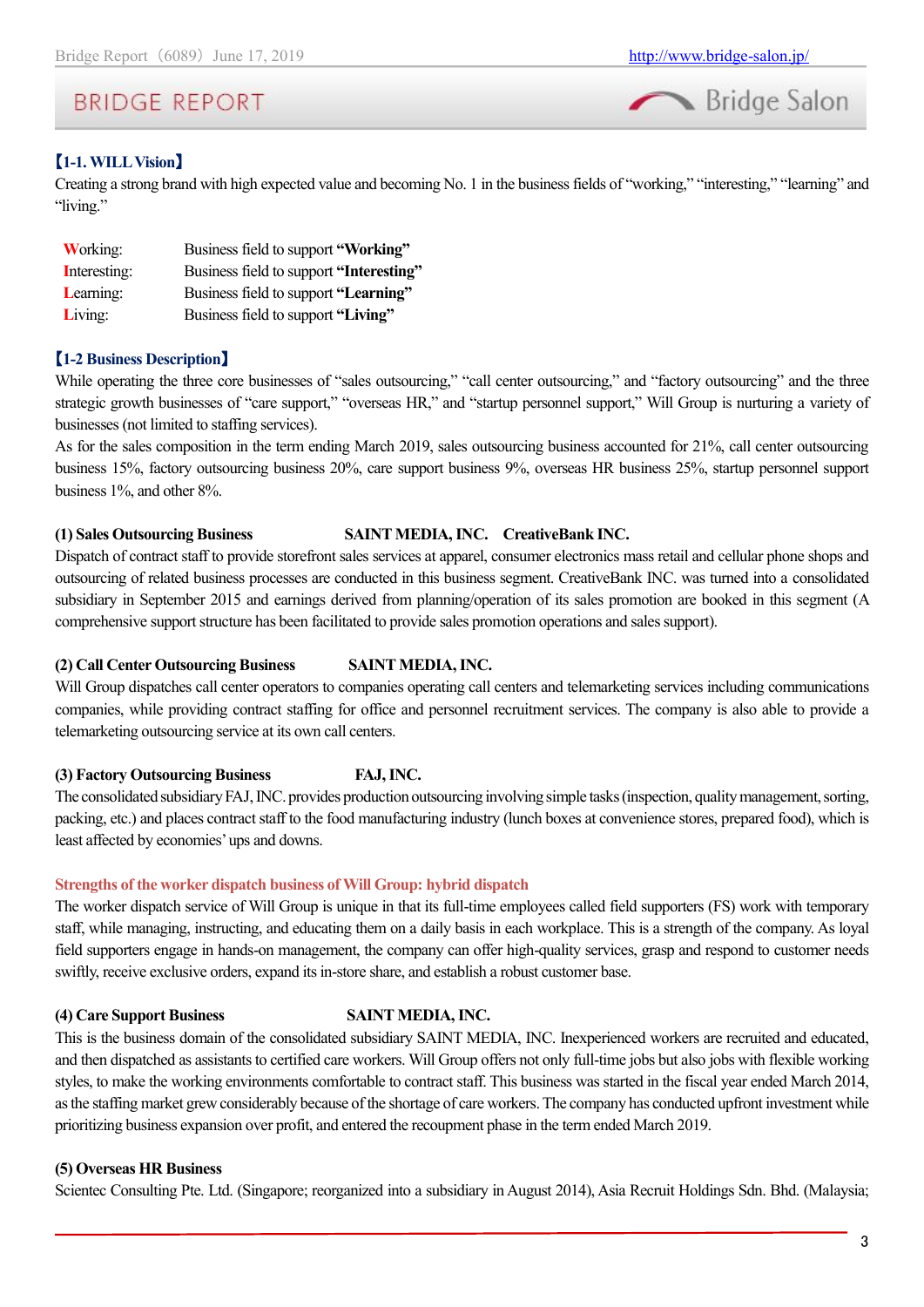# **BRIDGE REPORT**

reorganized into a subsidiary in June 2016), Ethos Corporation Pty Ltd. (Australia; reorganized into a subsidiary in January 2017), DFP Recruitment Holdings Pty Ltd. (Australia; reorganized into a subsidiary in January 2018), etc. became consolidated subsidiaries of Will Group, to conduct personnel services, including the contract staffing and the recruitment of personnel, in ASEAN countries and the Oceanian region.

# **(6) Startup Personnel Support Business for Startups, Inc.**

In cooperation with leading entrepreneurs and investors in Japan, the company offers services of introducing candidate executives, including CxO and board members, to promising venture firms whose IPO has been completed or scheduled.

In other businesses, Will Group offers businesses that are at the investment stage: dispatch of assistant language teachers (ALTs), recruitment of personnel in the sporting field, dispatch of IT engineers, recruitment and dispatch of nursery staff, recruitment of medical doctors specialized for clinic, media for the placement of foreign part-time workers, dispatch and recruitment of construction engineers, and funds (incubation and HRTech)

# **2. Fiscal Year March 2019 Earnings Results**

# **(1) Business Performance**

|                                         | FY3/18 | <b>Share</b> | FY3/19  | <b>Share</b> | YoY Change | Initial forecast | Divergence |
|-----------------------------------------|--------|--------------|---------|--------------|------------|------------------|------------|
| <b>Sales</b>                            | 79.197 | $100.0\%$    | 103,603 | $100.0\%$    | $+30.8\%$  | 100,000          | $+3.6\%$   |
| <b>Gross Profit</b>                     | 16,058 | 20.3%        | 20,335  | $19.6\%$     | $+26.6%$   |                  |            |
| SG & A                                  | 13,636 | 17.2%        | 17.787  | $17.2\%$     | $+30.4%$   | ٠                |            |
| <b>Operating Income</b>                 | 2,422  | $3.1\%$      | 2,547   | 2.5%         | $+5.2\%$   | 2,600            | $-2.0\%$   |
| <b>Ordinary Income</b>                  | 2.441  | $3.1\%$      | 2,636   | 2.5%         | $+8.0\%$   | 2,600            | $+1.4\%$   |
| Profit attributable to owners of parent | 1,222  | 1.5%         | 1,231   | 1.2%         | $+0.7\%$   | 1,350            | $-8.8\%$   |

(Unit: Million yen)

\*Values include estimate values that Investment Bridge Co.,Ltd calculated, and errors might happen between actual values and estimate ones (The followings are the same).

# **The company achieved sales of 100 billion yen, which is a mid-term goal, one year earlier than expected, offsetting upfront investments and increasing operating profit 5.2% year on year.**

Sales were 103,603 million yen, up 30.8% year on year. While the 3 core businesses showed a 6% stable growth, the sales of the 3 businesses on which the company concentrates increased 74% year on year, and the total sales in these business domains reached around 100 billion yen. The new business, which will lead further growth, grew 3 times year on year.

As for profit, the company increased the average wage to staff before increasing the average charge to customers in the 3 core businesses, increasing cost rate by 0.7 points. SGA augmented 30.4% year on year, due to the posting of expenses for investing in IT and applying IFRS and also for strategic recruitment (250 million yen), but it was offset by sales growth. Operating profit was 2,547 million yen, up 5.2% year on year.

Ordinary profit rose 8.0% year on year to 2,636 million yen, due to the posting of gain from investment partnership (27 million yen) and the increase in revenue from subsidies (from 76 million yen to 108 million yen), but tax burden ration augmented from 38.1% to 45.6%. Consequently, net profit rose slightly by 0.7% year on year to 1,231 million yen. EBITDA, on which the company puts importance, was 3,637 million yen, up 20.5% year on year (3,044 million yen in the previous term), exceeding the initial estimate: 3,440 million yen.

The term-end number of employees was 3,529, up 1,485 from the end of the previous term. The number of field supporters is 900, up 418 from the end of the previous term.

The company plans to pay a term-end dividend of 18 yen/share (payout ratio: 32.4%).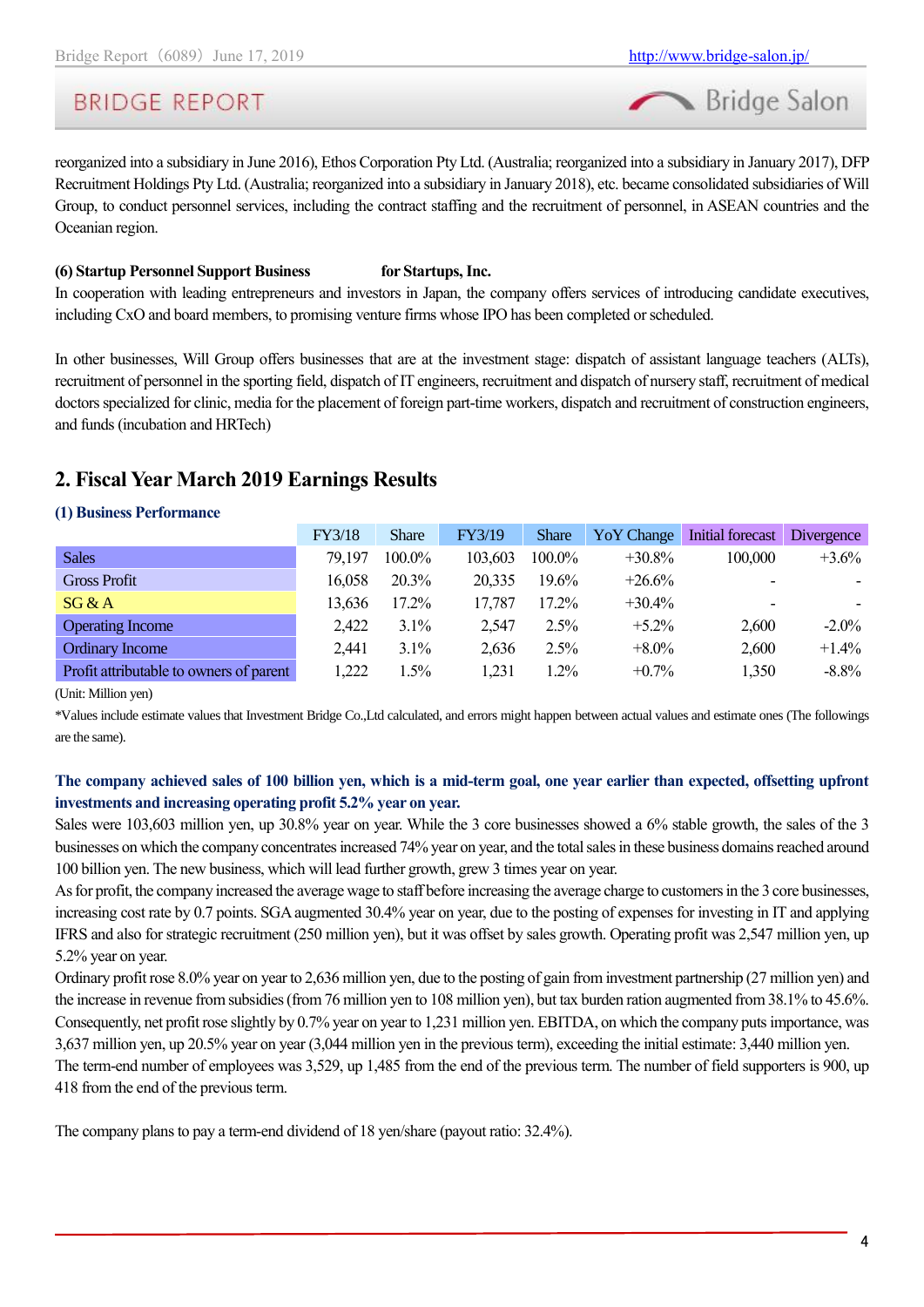

## **(2) Trend by Segment**

| Unit: Million yen                        | FY3/18<br><b>Share</b> |         | FY3/19   | <b>Share</b> | <b>YoY</b> Change | Initial  | Divergence |
|------------------------------------------|------------------------|---------|----------|--------------|-------------------|----------|------------|
|                                          |                        |         |          |              |                   | forecast |            |
| Sales outsourcing                        | 21,654                 | 27.3%   | 22,207   | 21.4%        | $+2.6%$           | 24,270   | $-8.5\%$   |
| Call center outsourcing                  | 16,793                 | 21.2%   | 15,724   | 15.2%        | $-6.4%$           | 18,280   | $-14.0\%$  |
| Factory outsourcing                      | 16,994                 | 21.5%   | 20,885   | 20.2%        | $+22.9%$          | 22,350   | $-6.6\%$   |
| Care support                             | 7,140                  | $9.0\%$ | 9,310    | $9.0\%$      | $+30.4%$          | 9,300    | $+0.1\%$   |
| Overseas HR                              | 13,170                 | 16.6%   | 26,275   | 25.4%        | $+99.5%$          | 20,760   | $+26.6%$   |
| Startup personnel support                | 731                    | 0.9%    | 1,049    | 1.0%         | $+43.5%$          | 1,150    | $-8.8\%$   |
| Others domestic business (in new fields) | 2,712                  | 3.4%    | 8,151    | 7.9%         | $+200.5%$         | 3,870    | $+110.6%$  |
| <b>Consolidated Sales</b>                | 79,197                 | 100.0%  | 103,603  | 100.0%       | $+30.8%$          | 100,000  | $+3.6\%$   |
| Sales outsourcing                        | 1,749                  | 8.1%    | 1,537    | 6.9%         | $-12.1%$          | 1,810    | $-15.1\%$  |
| Call center outsourcing                  | 820                    | 4.9%    | 833      | 5.3%         | $+1.6%$           | 950      | $-12.5%$   |
| Factory outsourcing                      | 891                    | 5.2%    | 1,038    | 5.0%         | $+16.5%$          | 1,180    | $-12.4%$   |
| Care support                             | $-16$                  |         | 182      | 2.0%         |                   | 80       | $+109.9%$  |
| Overseas HR                              | 356                    | 2.7%    | 428      | 1.6%         | $+20.2%$          | 310      | $+36.0%$   |
| Startup personnel support                | 208                    | 28.5%   | 269      | 25.7%        | $+29.0%$          | 300      | $-10.2\%$  |
| Others domestic business (in new fields) | $-77$                  | 5.2%    | 143      | 1.8%         |                   | $\theta$ | $-!$       |
| <b>Adjustments</b>                       | $-1,511$               | ٠       | $-1,886$ |              | ٠                 | $-2,030$ |            |
| Consolidated operating income            | 2,422                  | 3.1%    | 2,547    | 2.5%         | $+5.2%$           | 2,600    |            |

\*Unit: Million yen

## **Sales Outsourcing Business**

Sales were 22,207 million yen, up 2.6% year on year, while profit was 1,537 million yen, down 12.1% year on year. As for Saint Media's service of dispatching in-store sales staff, etc., the sales in the communications domain, which is mainstay, declined due to the decrease of shipments of smartphones in Japan, the curtailment of sales promotion expenses by customers, etc., but the sales in the apparel domain grew through the expansion of the business area. The sales promotion dealt with by CreativeBank Inc. increased. As the breakdown of sales of 22.2 billion yen (21.6 million yen in the previous term), communications account for 12.6 billion yen (13.6 billion yen in the previous term), apparel and SP 2.9 billion yen (2.1 billion yen in the previous term), and others 6.7 billion yen (6 billion yen in the previous term).

As for profit, while gross profit rate decreased due to the drop in income from incentives in the communications domain, the augmentation of outsourcing cost, etc., the company incurred the rise in personnel cost due to the increase of business establishments for the expansion of the non-communications domain.

#### **Call Center Outsourcing Business**

Sales were 15,724 million yen, down 6.4% year on year, while profit was 833 million yen, up 1.6% year on year. Office-related sales grew, but call center-related sales declined because of the decrease of staff caused by stagnant recruitment. As the breakdown of sales of 15.7 billion yen (16.7 billion yen in the previous term), call centers account for 10.8 billion yen (12.3 billion yen in the previous term), offices 4 billion yen (3.5 billion yen in the previous term), and finance 900 million yen (900 million yen in the previous term). As for profit, the improvement in productivity reduced SGA, and offset the effect of drop in sales.

## **Factory Outsourcing Business**

Sales were 20,885 million yen, up 22.9% year on year, while profit was 1,038 million yen, up 16.5% year on year. The factors in increasing sales are (1) the increase of transactions with existing customers mainly in the food manufacturing field, (2) the expansion of business target areas (opening 7 new branches), (3) the full-term contribution of Little Seeds Service Corporation, which became a consolidated subsidiary in September 2017 (raising sales by 800 million yen), and (4) the expansion of the non-food business domain, such as cosmetics. The company enhanced the recruitment of foreign workers and increased non-Japanese field supporters, and worked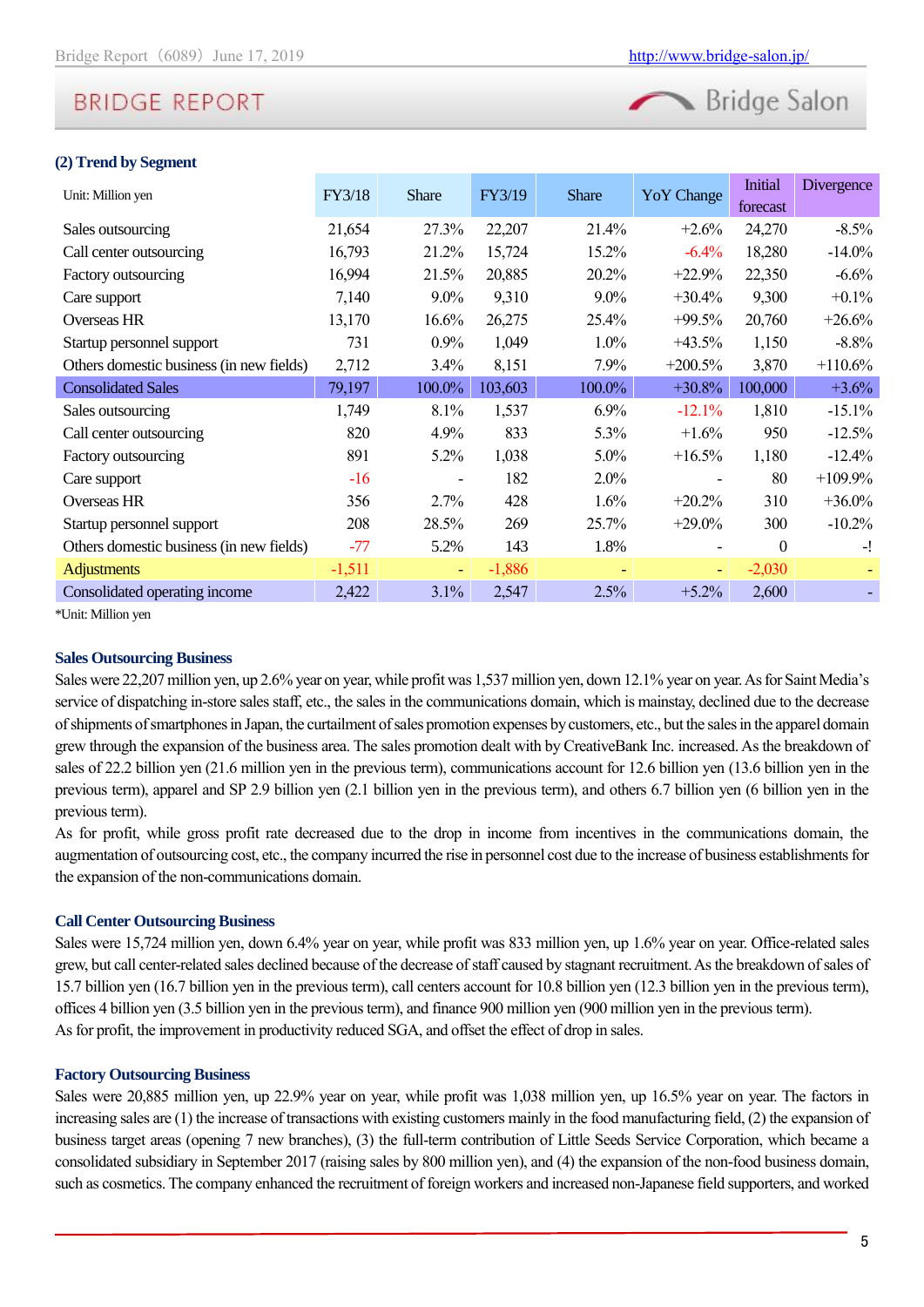

on the improvement of retention rate of foreign staff, increasing dispatched staff and meeting the strong demand for workers. Out of sales of 20.8 billion yen (16.9 billion yen in the previous term), food products account for 10.3 billion yen (8.9 billion yen in the previous term), and non-food products make up 10.5 billion yen (8.1 billion yen in the previous term), occupying the majority. As for profit, costs for personnel, etc. augmented due to the expansion of business target areas, but sales growth offset it.

## **Care Support Business**

Sales were 9,310 million yen, up 30.4% year on year, while profit was 182 million yen (a loss of 16 million yen in the previous term). The number of dispatched workersincreased, as the company supported employment by dealing with unexperienced or less-experienced staff and part-time workers, and proposed diverse ways of working to client enterprises.

As for profit, upfront investments for opening branches, etc. augmented, but the number of business establishments that have been operated for 3 or more years and started earning revenue increased, the conditions of contracts with clients were revised, and the sales from introduction of nursing staff, which is highly profitable, expanded. Consequently, gross profit ratio improved, and operating profit became positive.

The term-end number of business establishments is 47 (41 as of the end of the previous term). Among them, the number of business establishments that have been operated for 3 or more years is 30 (27 as of the end of the previous term), and the number of other business establishments is 17 (14 as of the end of the previous term). The company also proceeded with the preparation for the service of undertaking the management of foreign workers (on-the-job trainees and personnel with particular skills), who are strongly demanded by nursing-care facilities.

#### **Overseas HR Business**

Sales were 26,275 million yen, up 99.5% year on year, while profit was 428 million yen, up 20.2% year on year. The performance of consolidated subsidiaries in Singapore and Australia improved. DFP Recruitment Holdings Pty Ltd., which became a consolidated subsidiary in April 2018, Quay Appointments Pty Ltd., which became a consolidated subsidiary in September 2018, and other two companies, The ChapmanConsulting Group Pte. Ltd., which became a consolidated subsidiary in January 2019, and other 6 companies contributed (the subsidiaries that were included in the scope of consolidation in the term ended March 2018 account for 8.9 billion yen of sales, and the subsidiaries that were included in the scope of consolidation in the term ended March 2019 make up 2.2 billion yen of sales).

#### **Startup Personnel Support Business**

Sales were 1,049 million yen, up 43.5% year on year, while profit was 269 million yen, up 29.0% year on year. The number of workers introduced increased from 315 in the previous term to 400, as the company increased the number of consultants from 28 at the beginning of the term to 41 at the end of the term and implemented measures for improving matchmaking precision. The sales growth offset the augmentation of personnel cost and upfront investments for releasing "STARTUP DB," an information platform specializing in growing industrial fields, leading to the increase in profit.

#### **Other**

Sales were 8,151 million yen, up 200.5% year on year, while profit was 143 million yen (a loss of 77 million yen in the previous term). C4 Inc., which dispatches and introduces construction engineers and became a consolidated subsidiary in Junary 2018, contributed to sales (3.2 billion yen). The sales from the dispatch of assistant language teachers (ALTs) and the dispatch/introduction of nursery staff increased. As for profit, the augmentation of cost for investment for developing new businesses, including "Joboty," media for introducing part-time jobs for foreign people, and "Visamane," a system for managing residence cards, was offset by the effects of sales growth and the withdrawal from money-losing businesses.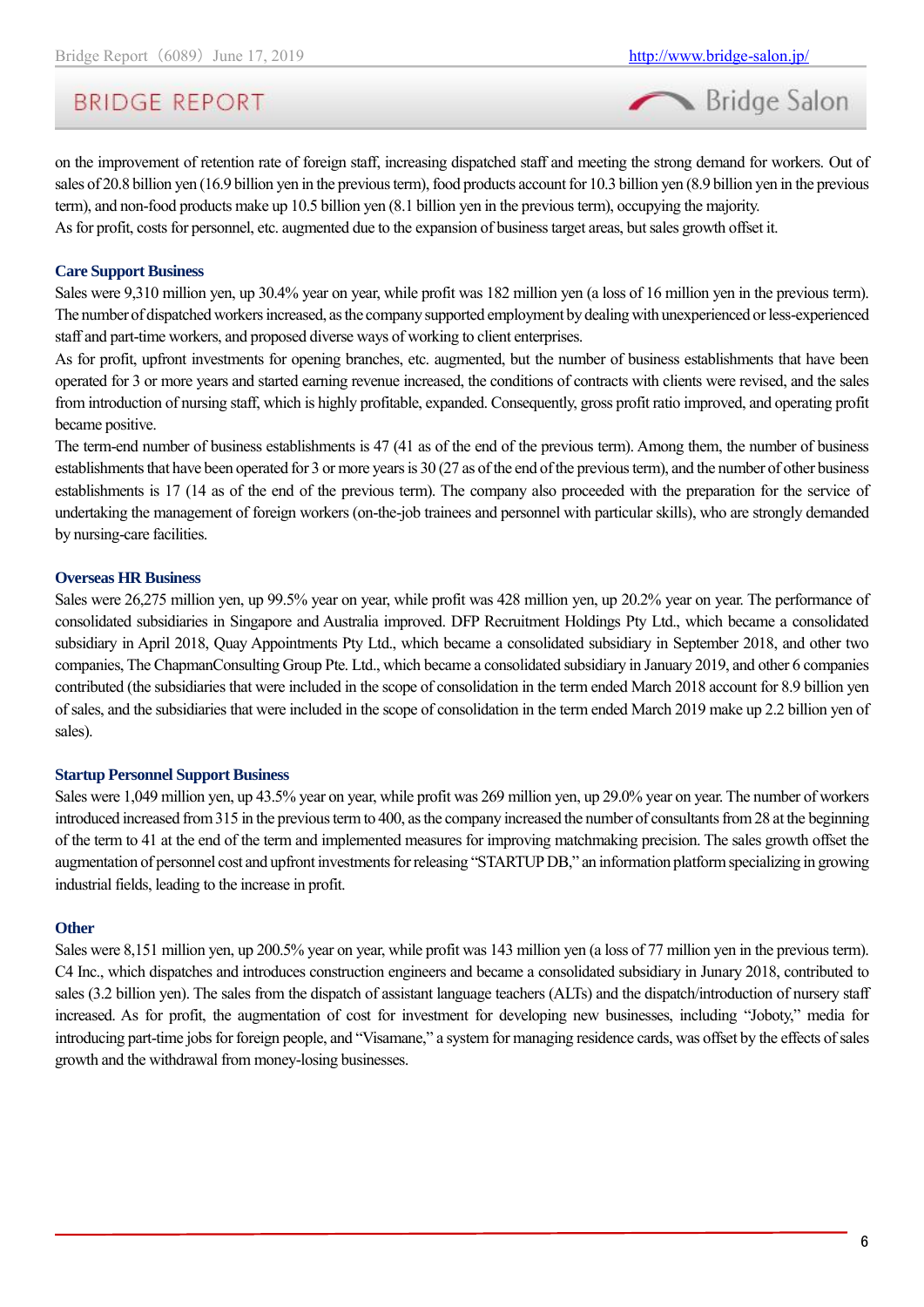

#### **(3) Financial Position and Cash Flow** ◎**Balance Sheet**

|                                | 3/18   | 3/19   |                                             | 3/18   | 3/19   |
|--------------------------------|--------|--------|---------------------------------------------|--------|--------|
| Cash, equivalents              | 9,236  | 6.958  | Payables                                    | 6,348  | 7,652  |
| <b>Account Receivable</b>      | 11,661 | 14.513 | Unpaid expenses                             | 1,130  | 1,297  |
| Inventory                      | 1,046  | 1.075  | Unpaid Income Tax, and Consumption Tax etc. | 1,807  | 2,327  |
| <b>Current Assets</b>          | 22,345 | 23,162 | Provision for bonuses                       | 564    | 863    |
| Tangible Fixed Assets          | 958    | 1.319  | <b>Interest bearing liabilities</b>         | 6,347  | 11,453 |
| <b>Intangible Fixed Assets</b> | 3,365  | 7.650  | <b>Total Liabilities</b>                    | 18,234 | 26,249 |
| Other Investment               | 1,426  | 2,083  | Net Assets                                  | 9,860  | 7,964  |
| <b>Fixed Assets</b>            | 5,749  | 11,052 | <b>Total Liability and Net Assets</b>       | 28,095 | 34,214 |

\*Unit: Million yen

Term-end total assets were 34,214 million yen, up 6,119 million yen from the end of the previous term due to business expansion and M&A. Noncurrent assets increased, because the company acquired all shares of C4 Inc., which dispatches and introduces construction engineers mainly in the Tohoku area, in June, acquired 51% of shares of Quay Appointments Pty Ltd., which dispatches workers in Australia and offers services to governmental organizations, etc., in September, and acquired 51% of shares of The Chapman Consulting Group Pte. Ltd., which introduces personnel and offers consulting services mainly in Singapore, and also in Hong Kong, Japan, the U.S., China, U.A.E., and Australia, in January 2019. On the other hand, net assets decreased due to the change in equity after the additional acquisition of shares of consolidated subsidiaries with the earnout scheme.

As a result of active M&A, capital-to-asset ratio dropped 9.3 points from 29.4% at the end of the previous term to 20.1%. The company expects that "the effect of M&A has been reflected in EBITDA, and will be reflected also in the balance sheet," and thinks that their interest-bearing liabilities are within their control and can be repaid in a few years.

Net DE ratio ([Balance of interest-bearing liabilities – Cash and deposits]  $\div$  Equity capital): Negative 0.3 in FY 3/2018  $\rightarrow$  0.7 in FY 3/2019

Goodwill-net assets ratio (Goodwill balance ÷ Equity capital):  $0.2$  in FY 3/2018  $\rightarrow$  0.7 in FY 3/2019

EBITDA-adjusted interest-bearing liabilities ratio (Balance of interest-bearing liabilities [excluding short-term debts] ÷ EBITDA): 1.1 in FY 3/2018 → 2.7 in FY 3/2019

| <b>©Cash Flow Summary</b>     |               |               |                       |
|-------------------------------|---------------|---------------|-----------------------|
|                               | <b>FY3/18</b> | <b>FY3/19</b> | YoY Change            |
| Operating cash flow           | 3,503         | 2,079         | $-1,424$<br>$-40.7\%$ |
| Investing cash flow           | $-2,095$      | $-5,715$      | $-3,620$              |
| Financing cash flow           | 3,971         | 1,372         | $-2,599$<br>$-65.4\%$ |
| Cash, equivalents at term-end | 9,159         | 6,862         | $-2,297$<br>$-25.1\%$ |

\*Unit: Million yen

Operating CF is composed of a pretax profit of 2,625 million yen, a depreciation of 424 million yen, etc. Operating CF declined from the previous term, due to the increase of working capital.

# **(4) The achievement of M&A**

## **C4 Inc.**

In June 2018, the company acquired all shares of C4 Inc., which dispatches and introduces construction engineers mainly in the Tohoku area.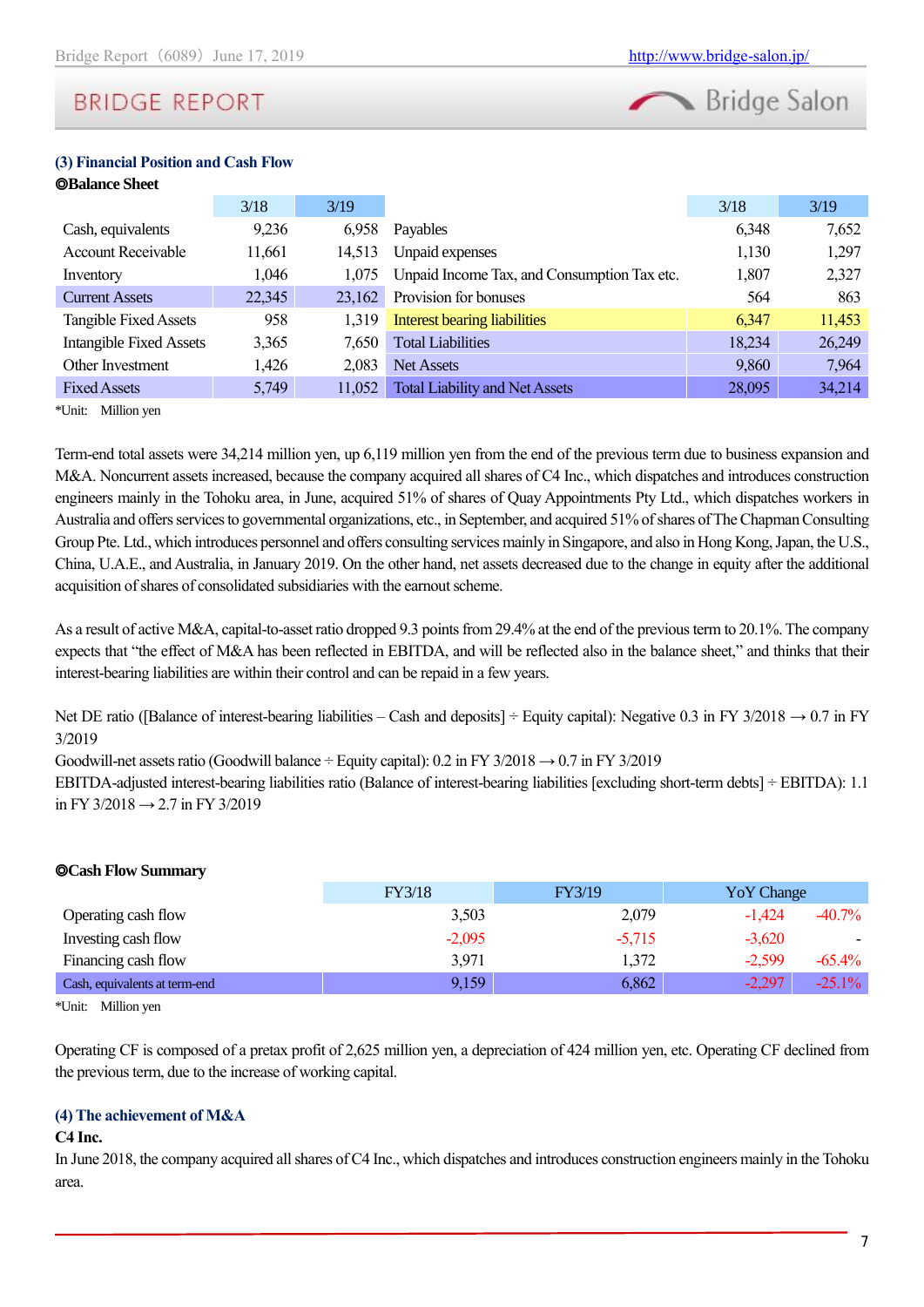Bridge Salon

| Headquartered in      | : Kanagawa Prefecture                                                                    |
|-----------------------|------------------------------------------------------------------------------------------|
| Business description  | : Dispatch and introduction of construction engineers                                    |
| Results for FY 3/2018 | sales: 3,494 million yen, operating profit: 306 million yen, net profit: 201 million yen |
| Acquisition price     | $\therefore$ 3,409 million yen                                                           |

## **Quay Appointments Pty Ltd.**

In September 2018, the company acquired 51% of shares of Quay Appointments Pty Ltd., which is good at offering staffing services to governmental organizations in Australia.

| Headquartered in      | : Australia                                                                                 |
|-----------------------|---------------------------------------------------------------------------------------------|
| Business description  | : Dispatch and introduction of workers                                                      |
| Results for FY 6/2018 | : sales: 4,783 million yen, pretax net profit: 223 million yen, net profit: 156 million yen |
| Acquisition price     | $\therefore$ 503 million yen                                                                |

\*It was assumed that 1 Australian dollar =  $80.5$  yen.

## **The Chapman Consulting Group Pte.Ltd.**

In January 2019, the company acquired 51% of shares of The Chapman Consulting Group Pte. Ltd., which offers personnel introduction and consulting businesses specializing in HR mainly in Singapore and also in Hong Kong, Japan, the U.S., China, U.A.E., and Australia.

| Headquartered in       | $:$ Singapore                                                                             |
|------------------------|-------------------------------------------------------------------------------------------|
| Major business         | : Introduction of personnel                                                               |
| Results for FY 12/2017 | sales: 1,133 million yen, pretax net profit: 315 million yen, net profit: 260 million yen |
| Acquisition price      | $: 1,888$ million yen                                                                     |

 $*$ It was assumed that 1 Singaporean dollar = 80 yen

# **3. Fiscal Year March 2020 Earnings Estimates**

## **(1) Performance Forecast (Consolidated Earnings)**

|                                            | FY3/19  | <b>Share</b> | <b>FY3/20 IFRS</b> | <b>Share</b> | YoY Change |
|--------------------------------------------|---------|--------------|--------------------|--------------|------------|
| <b>Sales</b>                               | 103,603 | 100.0%       | 120,000            | 100.0%       |            |
| <b>Operating Income</b>                    | 2,547   | $2.5\%$      | 4,000              | $3.3\%$      |            |
| <b>Ordinary Income Before Income Taxes</b> | 2,625   | $2.5\%$      | 3,800              | $3.2\%$      |            |
| Profit attributable to owners of parent    | 1,231   | 1.2%         | 1.970              | $1.6\%$      |            |

\*Unit: Million yen

Aiming for an increase in the international comparability of financial information, the International Financial Reporting Standards (IFRS) will be arbitrarily applied from the consolidated financial statements of the annual securities report of FY 3/2019 (to be submitted on June 19). Along with the application of IFRS, goodwill amortization will be ceased and compared to the conventional Japanese standard, the operating profit for FY 3/2020 will increase by about 700 million yen due to parts of the operating profit/loss and extraordinary profit/loss of the Japanese standard being posted under operating profit/loss stages. The financial impact on the profit-and-loss statement is as follows.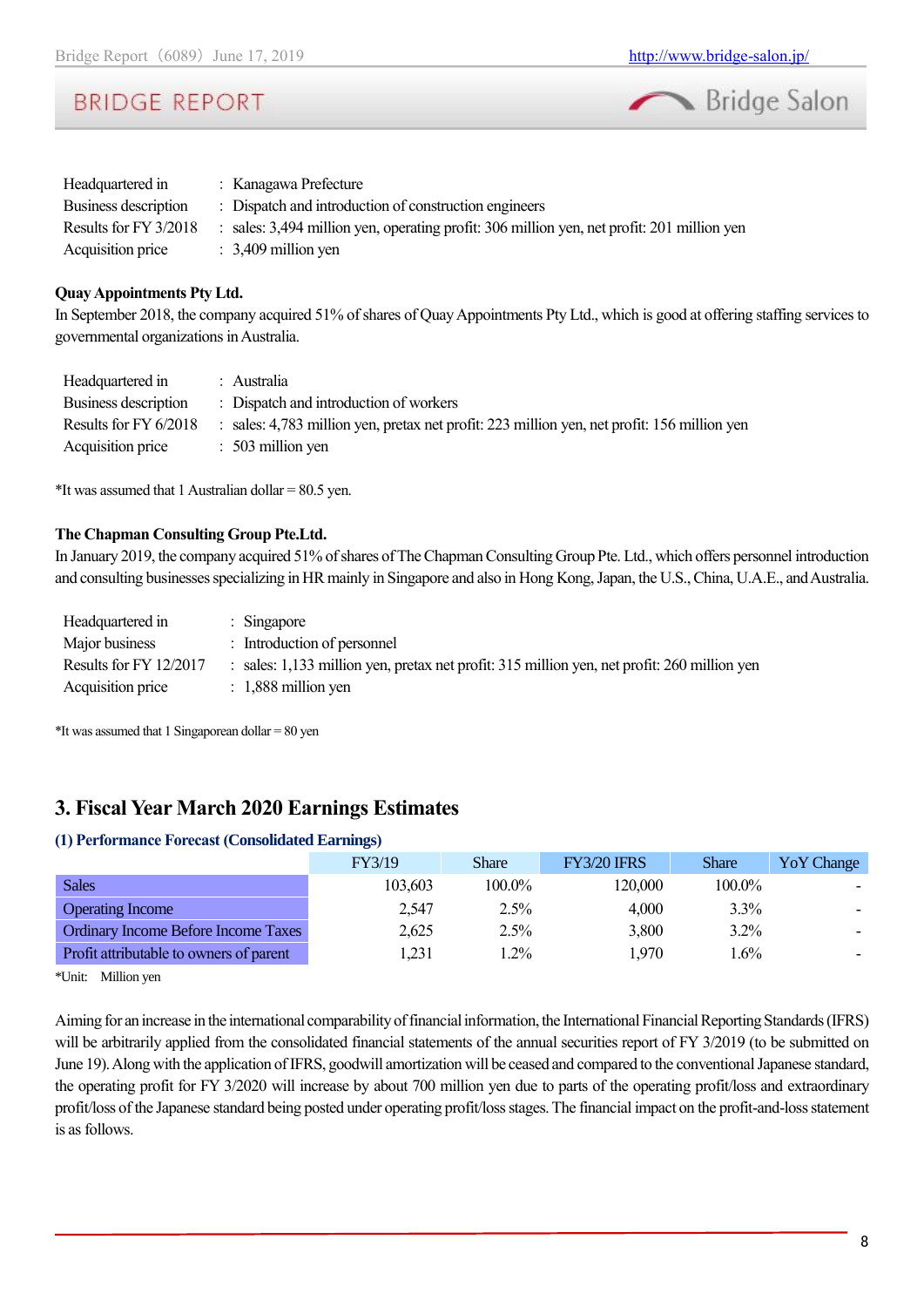# **BRIDGE REPORT**

| Stopping of goodwill amortization | Impact on operating profit Approximately<br>900 million yen |    |                               |        |                                              |
|-----------------------------------|-------------------------------------------------------------|----|-------------------------------|--------|----------------------------------------------|
| Stock-based remuneration expenses | Impact                                                      | on | operating                     | profit |                                              |
|                                   | Approximately -200 million yen                              |    |                               |        |                                              |
| Paid leave reserves               | Impact                                                      | on | operating                     | profit |                                              |
|                                   | Approximately -100 million yen                              |    |                               |        |                                              |
| Rearrangement of Operating Profit | Impact                                                      | on | operating                     | profit | Total<br>Impact<br>profit<br>operating<br>on |
|                                   | Approximately 100 million yen                               |    | Approximately 700 million yen |        |                                              |

### **Aiming for achieving a target operating profit of 4 billion yen in the mid-term management plan**

Mainly in the segments of factory outsourcing, nursing care business support, overseas HR and startup personnel support, sales and profits are expected to increase. As for profit, the expenses for promoting the new service brand will increase by 80 million yen, but the application of IFRS will boost operating profit by 700 million yen as mentioned above. (Operating profit under the Japanese standard is 3.3 billion yen). EBITDA is estimated to be 4.7 billion yen, up 28.1% year on year.

The term-end dividend is projected to be 18 yen per share (payout ratio: 20.3%). Under the medium-term management plan, the shareholder return goal for FY 3/2020 is a total return ratio of 30%. The total return ratio of 30% will be accomplished by either acquiring treasury shares or by increasing the dividend.

### **(2) Estimated Sale by Segment**

|                                          | FY3/19   | <b>Share</b> | FY3/20 forecast | <b>Share</b> | <b>YoY</b> Change |
|------------------------------------------|----------|--------------|-----------------|--------------|-------------------|
| Sales outsourcing                        | 22,207   | 21.4%        | 22,600          | 18.8%        | $+1.8\%$          |
| Call center outsourcing                  | 15,724   | 15.2%        | 15,750          | 13.1%        | $+0.2\%$          |
| Factory outsourcing                      | 20,885   | 20.2%        | 25,000          | 20.8%        | $+19.7%$          |
| Care support                             | 9,310    | $9.0\%$      | 10,500          | 8.8%         | $+12.8%$          |
| Overseas HR                              | 26,275   | 25.4%        | 35,100          | 29.3%        | $+33.6%$          |
| Startup personnel support                | 1,049    | 1.0%         | 1,300           | 1.1%         | $+23.9%$          |
| Others domestic business (in new fields) | 8,151    | 7.9%         | 9,750           | 8.1%         | $+19.6%$          |
| <b>Consolidated Sales</b>                | 103,603  | 100.0%       | 120,000         | 100.0%       | $+15.8%$          |
| Sales outsourcing                        | 1,537    | 6.9%         | 1,550           | 6.9%         |                   |
| Call center outsourcing                  | 833      | 5.3%         | 720             | 4.6%         |                   |
| Factory outsourcing                      | 1,038    | $5.0\%$      | 1,360           | 5.4%         |                   |
| Care support                             | 182      | $2.0\%$      | 470             | 4.5%         |                   |
| Overseas HR                              | 428      | 1.6%         | 740             | 2.1%         |                   |
| Startup personnel support                | 269      | 25.7%        | 300             | 23.1%        |                   |
| Others domestic business (in new fields) | 143      | 1.8%         | 160             | 1.6%         |                   |
| <b>Adjustments</b>                       | $-1,886$ |              | $-1,300$        |              |                   |
| Consolidated operating income            | 2,547    | 2.5%         | 4,000           | 3.3%         |                   |

\*Unit: Million yen

## **Three Core Businesses**

The sales from factory outsourcing, where the sales of both food and non-food products (cosmetics, distribution etc.) are expanding, will increase. Sales outsourcing will see an increase in the non-communication field (apparel, marketing, etc.), but the reduction in the communication field will result in only a marginal increase in sales from the previous term, and the sales from call center outsourcing, which is shifting from temporary employee placement to subcontracting, is expected to remain at the same level as the previous term. As for profit, the increase in labor costs accompanying the increase of subcontracting will result in a decline in profit from call center outsourcing, but with the increase in sales due to the expansion of business and the improvement in gross profit margin, the profit from factory outsourcing will significantly increase.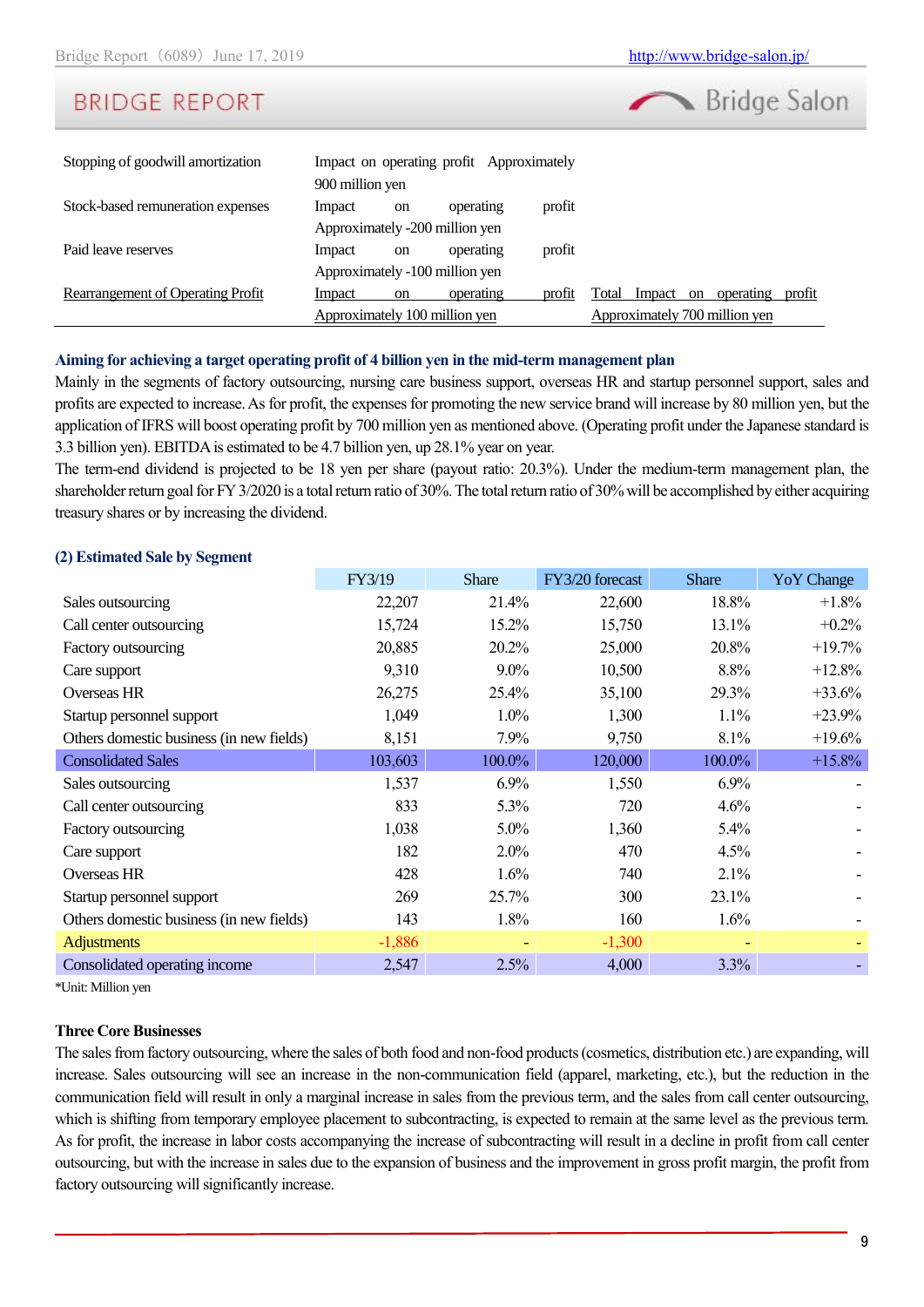Bridge Salon

# **Increasing Sales in Factory Outsourcing through Utilization of Foreign Workers**

At the end of FY 3/2019, there were 3700 foreign workers working in the business of factory outsourcing (approximately 40% of all workers) and the aim for the end of FY 3/2020 is set at about 8000 foreign workers. The company is supporting its foreign workers (mainly Vietnamese and Burmese) by appointing its foreign employees as field supporters and coordinators. Further, in order to implement quality control as a foreigner recruitment channel that cannot be entrusted to third parties, the company is also operating a Japanese language school in Myanmar (usually about 100 students taught at full capacity). The opening of a recruitment route to the Philippines and Indonesia is also being considered.



## **Three Focused Businesses**

The improvement of performance of existing consolidated subsidiaries and the full-term contribution of the subsidiary consolidated in FY 3/2019 will result in a significant increase in the sales of overseas HR and mainly for the introduction of personnel with high profitability, sales of nursing care business support will increase. Further, startup personnel support is expected to steadily increase mainly in existing businesses. As for profit, due to the increase of introduction of personnel with high profitability and productivity, the profit ratio of the nursing care business support will improve and the profit ratio of overseas HR is also expected to improve due to the effect of sales growth. On the other hand, the upfront investment for increasing recruitment consultants for the startup personnel support will be offset by an increase in sales.

## **Nursing Care Business Support Entering the Recovery Period**

The number of business establishments reached 47 by the end of FY 3/2019 and a system covering almost the entire nation was put in order (should the company opens a new one, the number of new business establishments opened will be 1 to 3 per year). Their business establishments move into the black in 3 years after opening. 30 business establishments had been operated for over 3 years since they were opened as of the end of the previous term and by the end of the current term, the number of business establishments that will be open for three years or more since opening will go up to 40. Further, with the need to employ qualified people as full-time employees, personnel introduction is also increasing. Personnel introduction has been conducted mainly in the Tokyo Metropolitan Area and other metropolitan areas but by utilizing the 47 footholds, it will be expanded to all over the country.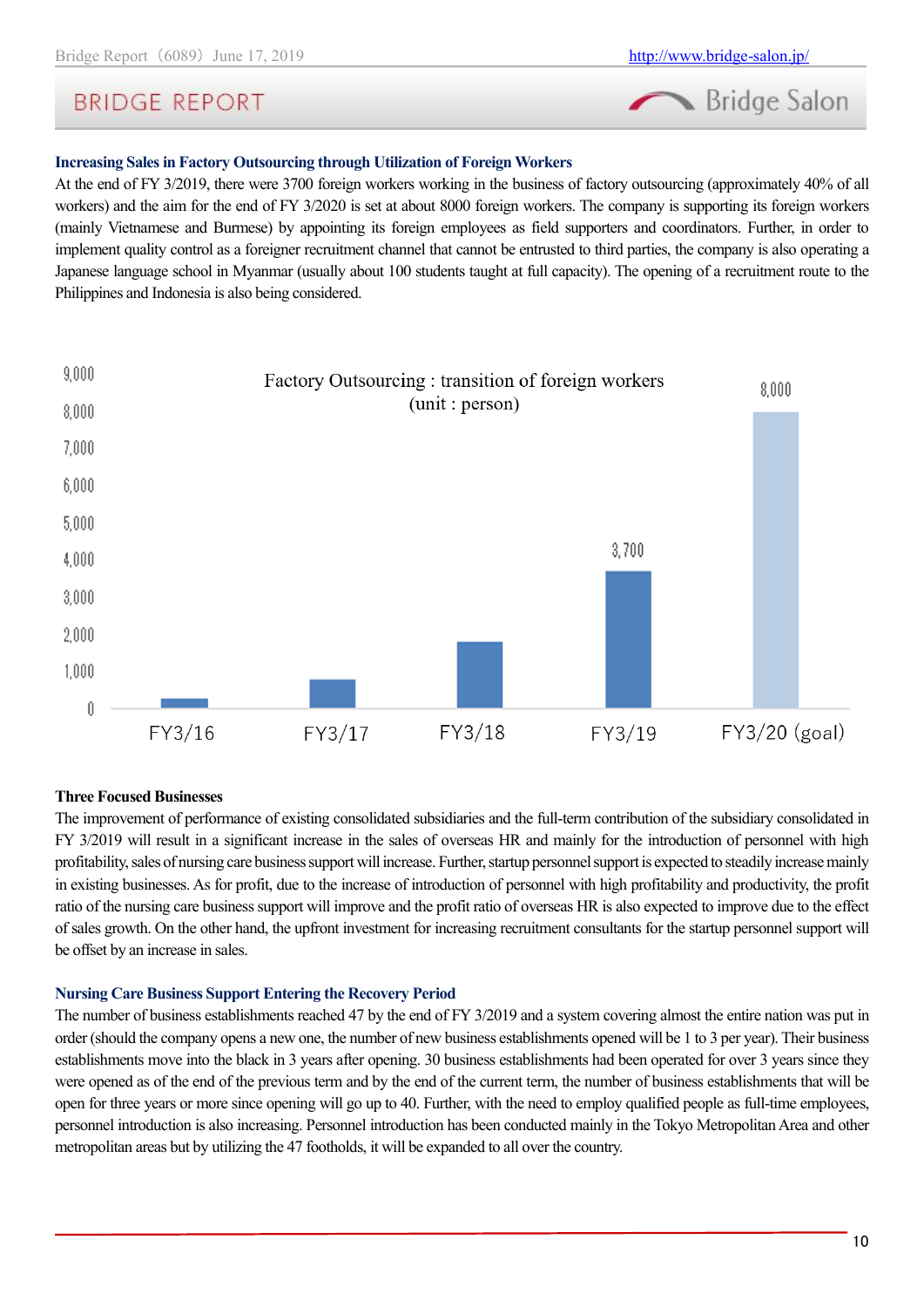# **BRIDGE REPORT**



Nursing Care Business Support sales and profits by contract

### **Expansion of Overseas HR through New Consolidation and Strengthening of Cooperation between Subsidiaries**

Consolidated statements started including Quay Appointments Pty Ltd (Australia), which manages the dispatching and introduction of personnel for office work, accounting, finance, and IT related work targeted at government agencies in October 2018, The Chapman Consulting Group Pte. Ltd. (Singapore), which manages the introduction of personnel in the HR field in February 2019 and u&uHoldings Pty Ltd. (Australia), which manages the introduction and dispatching of personnel for government agencies and major companies, executive search, IT, accounting and finance, and HR related work in April 2019. These 3 companies are expected to increase sales by around 300 million yen.

Further, Mr. Matt Beath, the president of the consolidated subsidiary EBC Singapore (a personnel matchmaking firm specializing in finance in Singapore), took over the position of CEO for the on-site intermediary stock-holding company. Till recently Mr. Ikeda, chairperson and CEO, has been supervising overseas businesses, but with the increase of companies and the expansion of the scale of business, he entrusted the supervision of overseas businesses to Mr. Matt Beath. Through his nearly 20 years of business experience in personnel service in Southeast Asia and Oceania, Mr. Beath has thorough knowledge of the local markets. Asthe head of the intermediary stock-holding company, he shall engage in business expansion with synergy between group subsidiaries.

## **Others**

An increase in sales is expected due to the contribution of subsidiaries consolidated in FY 3/2019 and the contribution of existing businesses and consolidated subsidiaries, which will offset upfront investment in new businesses, such as HR Tech.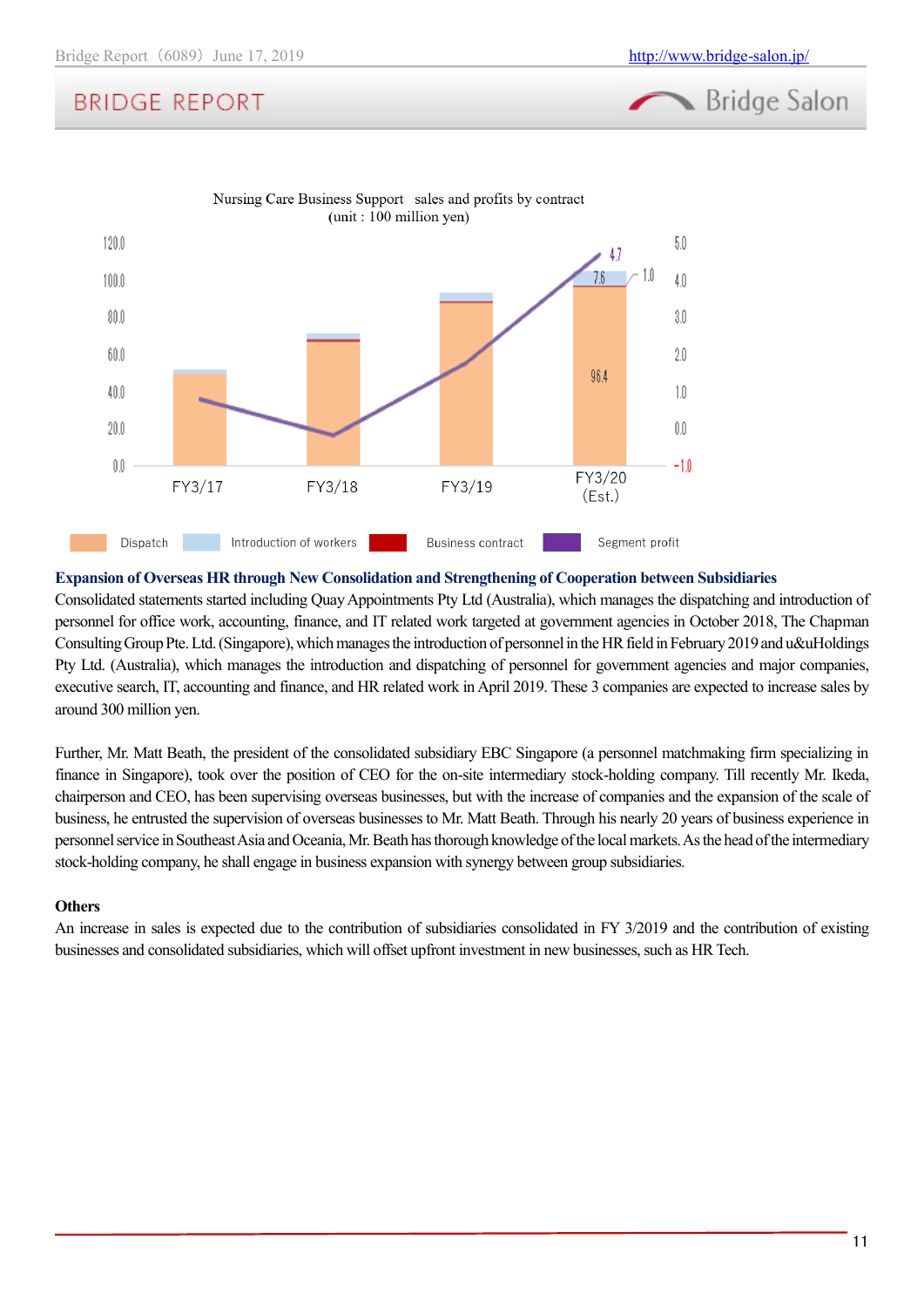# **BRIDGE REPORT**

**(3) Unification of Service Brands Unification of corporate names under the title of "WILLOF" in October 2019**

**Service Brand Logo**



"WILLOF," while being a part of the company name, is also a word coined by combining the words "Will" and "Of." Under the positive will that is the DNA of WILLGROUP, they want to support the will of many people, from businesspeople and senior workers to housewives and foreign workers. They also want to expand their space for activities, including the "labor" domain, while capitalizing on their group synergy. The name was created with such ambition.

On October 1, 2019, the company name of Saint Media Inc., which manages personnel services in the sales, call center and nursing care fields, will be changed to WILLOF Work Inc., the company name of FAJ Inc., which manages personnel services for factories, will be changed to WILLOF Factory Inc. and the company name of Mars Sports Agent Inc., which manages personnel services specializing in sports industries, will be changed to WILLOF Sports Inc.

## **Background and Aim of Brand Unification**

The aim of brand unification is to have high name recognition through integration into one brand and to increase the efficiency of the recruitment process. Increasing recruitment efficiency is indispensable for further increasing earnings and profitability of existing businesses. Till now, the receipt of orders was given top priority and every company and service in the group would receive the orders through their respective brands but currently, orders cannot be responded to due to labor shortages. Thus, initiatives will be taken from now on to give maximum priority to increasing recruitment efficiency and order receipt capacity.

Further, since seizing growth opportunities through the creation of a new brand is also the aim of brand unification, a brand vision called "Chance-Making Company" was also set up. "Chance-Making Company" is the process of presenting growth opportunities through work to men and women of all ages including foreign workers. The corporate strategy and services will be reconsidered from the basics in order to create a brand that can give abundant growth opportunities.

# **4. Conclusions**

The final fiscal year of the mid-term management plan "Will Vision 2020" (FY 3/2017 to FY 3/2020) has begun. As the sales and operating profit in the term ended March 2016 before the start of the mid-term plan were 45 billion yen and 1.4 billion yen, respectively, sales and operating profit are expected to grow 2.7 times and 2.8 times, respectively, in the 4 years. As the core businesses have been growing, managerial strategies for sound sections that are still loss-making worked well, and the overseas HR business has grown and is expected to earn sales of 35 billion yen in the term ending March 2020, improving profitability. In addition, the nursing care business support has expanded, and is expected to earn sales of over 10 billion yen in the term ending March 2020. As for profit, the company has moved into the black as planned. In addition, the company has already paved the way for hiring foreign workers. It is noteworthy that the company has not only recruited workers, but also developed systems for recruiting and training workers in each region and offering hands-on support, including mental care.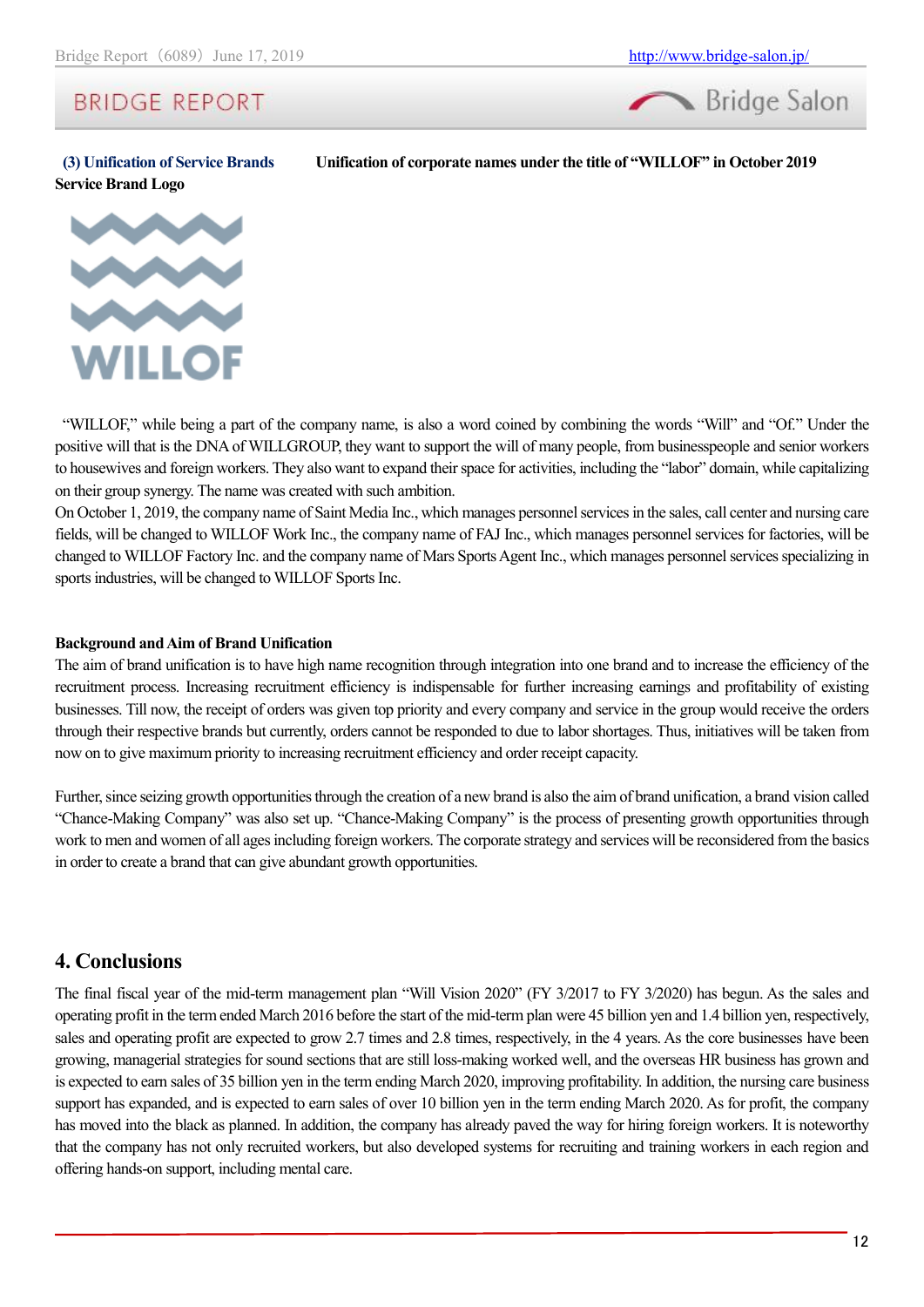

It is true that the increase in profit due to the adoption of IFRS will help achieve the mid-term goal. This is controversial, and the company humbly recognizes that "we first set a goal of 4 billion yen in the Japanese standard, so the result is not undisputed." However, the effect of boosting profit can be exerted only when the profitability of subsidiaries acquired in the past remains. Therefore, the company aims to the initially set goal: 4 billion yen as of now. The expansion of the market of foreign worker dispatch services and the shortage of manpower in Japan will continue. We would like to expect that the company will complete the mid-term management plan "Will Vision 2020" and grow its business further.

# **<Reference: Regarding Corporate Governance>**

# ◎ **Organization type, and the composition of directors and auditors**

| Organization type                                       | Company with company auditor(s)        |
|---------------------------------------------------------|----------------------------------------|
| <b>Directors</b>                                        | 5 directors, including 2 external ones |
| <b>Auditors</b>                                         | 3 auditors, including 3 external ones  |
| © Cornorate Governance Report Holdated on June 19, 2019 |                                        |

# ◎ **Corporate Governance Report Updated on June 19, 2019**

**Basic policy**

In order to make our business administration transparent and compliant with law, our company will develop a structure for swiftly and flexibly responding to the changes in the business environment of the entire group of our company, while enriching corporate governance. We will implement a variety of company-wide measures for diffusing our corporate ethics, philosophy, etc. among all employees of our corporate group.

# **<Disclosure Based on the Principles of the Corporate Governance Code (Excerpts)>**

# 【**Principle 1-4 Cross held shares**】

(1) Policies Regarding Cross-holding

Our company does not own any cross-held shares. We shall not own any such stocks in the future except cases where, taking into consideration the creation of business opportunities and the development, maintenance and strengthening of transactions and cooperative relations, we conclude that possessing such stocks will contribute to an increase in middle and long-term value of our company. After our company owns such stocks, if we decide, as per the policies mentioned above, that the benefit from owning these stocks is insufficient, we shall swiftly cut down these stocks.

(2) Details of discussion regarding cross-held shares

In the case of our company possessing cross-held shares, the board of directors will periodically evaluate the economic rationality, such asreturn on investment, regarding merits, risks and capital costs of possessing such stocks as well as future prospects and make a decision on whether to keep holding such stocks.

(3) Criteria for the Exercise of Voting Rights regarding Cross-held Shares

Regarding the exercise of voting rights related to cross-held shares, instead of unilaterally making a decision, decisions will be made on each item of the agenda individually, from a point of view of increasing company value in the middle and long-term as well as increasing returns for shareholders, while respecting the management policies and strategies of the company being invested in.

# 【**Principle 5-1** Policies related to Constructive Interaction with Shareholders】

Our company has formulated a disclosure policy composed of "Basic Policy regarding Information Disclosure," "Standards for Information Disclosure," "Methods of Information Disclosure," "Regarding Future Prospects" and "About the Quiet Period," which we have publicly announced on our website. Further, the following are our policies aimed at promoting constructive interaction with our shareholders.

(1) In our company's IR activities, the representative director and executive officers in charge of the finance department aggressively take part in dialogues and aim for communication that is favorable to both sides while focusing on fairness, accuracy and continuity with regard to management and business strategies, financial information etc.

(2) The finance department takes a central role, and the management planning, general affairs, financial affairs, accounting, and legal affairs departments and the people in charge of each business shall work in coordination with each other and carry out the disclosure of information in a timely, fair and suitable fashion.